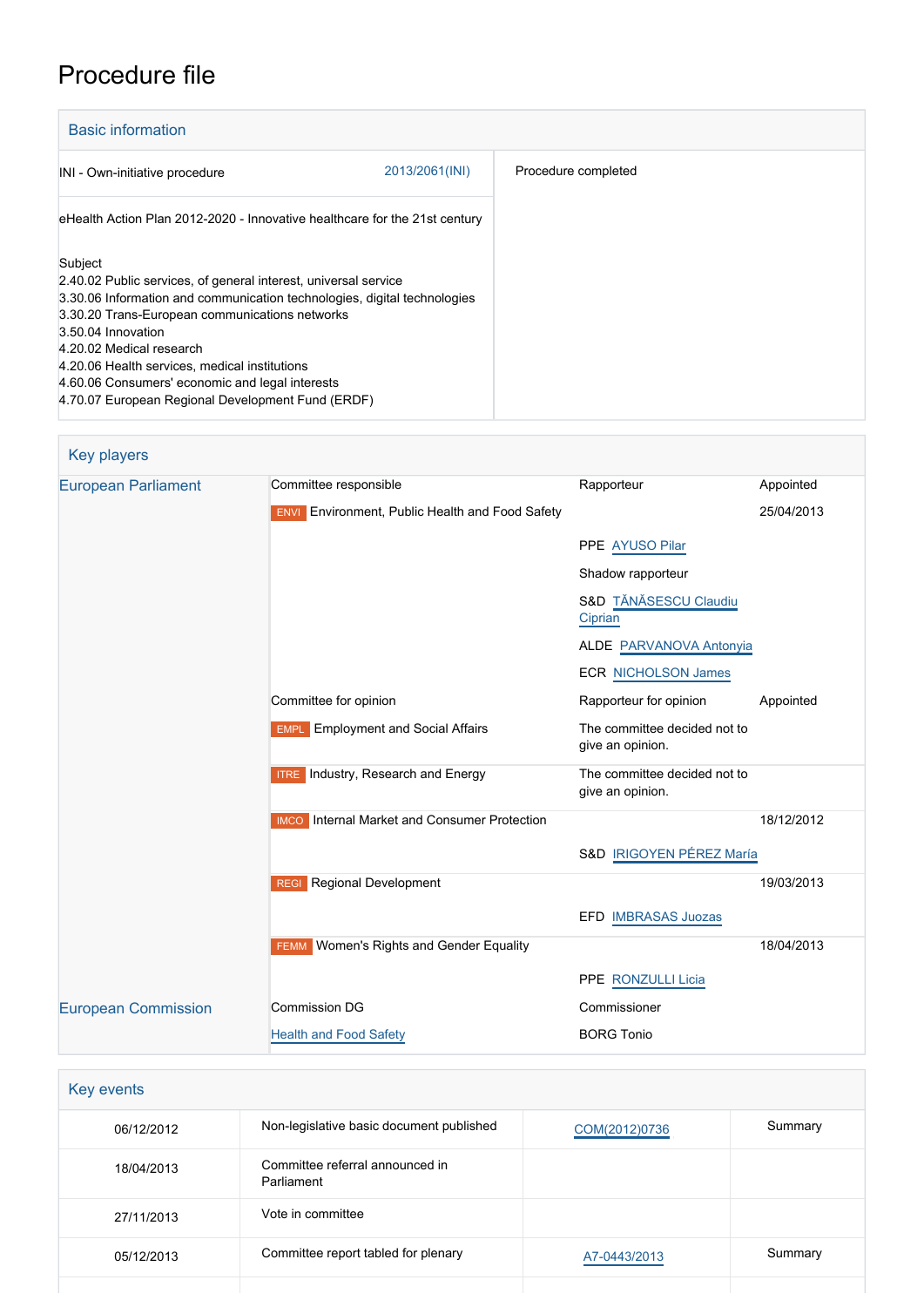| 13/01/2014 | Debate in Parliament           | 70.          |         |
|------------|--------------------------------|--------------|---------|
| 14/01/2014 | Results of vote in Parliament  |              |         |
| 14/01/2014 | Decision by Parliament         | T7-0010/2014 | Summary |
| 14/01/2014 | End of procedure in Parliament |              |         |

| <b>Technical information</b> |                                |  |  |
|------------------------------|--------------------------------|--|--|
| Procedure reference          | 2013/2061(INI)                 |  |  |
| Procedure type               | INI - Own-initiative procedure |  |  |
| Procedure subtype            | Initiative                     |  |  |
| Legal basis                  | Rules of Procedure EP 54       |  |  |
| Other legal basis            | Rules of Procedure EP 159      |  |  |
| Stage reached in procedure   | Procedure completed            |  |  |
| Committee dossier            | ENVI/7/11532                   |  |  |

#### Documentation gateway

| Non-legislative basic document                         |             | COM(2012)0736                                | 06/12/2012 | <b>EC</b>   | Summary |
|--------------------------------------------------------|-------------|----------------------------------------------|------------|-------------|---------|
| Document attached to the procedure                     |             | N7-0043/2014<br>OJ C 358 07.12.2013, p. 0013 | 27/03/2013 | <b>EDPS</b> |         |
| Committee draft report                                 |             | PE516.917                                    | 05/09/2013 | EP          |         |
| Committee opinion                                      | <b>REGI</b> | PE514.579                                    | 26/09/2013 | EP          |         |
| Committee opinion                                      | <b>FEMM</b> | PE516.618                                    | 04/10/2013 | EP          |         |
| Committee opinion                                      | <b>IMCO</b> | PE514.574                                    | 08/10/2013 | EP          |         |
| Amendments tabled in committee                         |             | PE521.697                                    | 18/10/2013 | EP          |         |
| Amendments tabled in committee                         |             | PE524.557                                    | 26/11/2013 | EP          |         |
| Committee report tabled for plenary,<br>single reading |             | A7-0443/2013                                 | 05/12/2013 | EP          | Summary |
| Text adopted by Parliament, single<br>reading          |             | T7-0010/2014                                 | 14/01/2014 | EP          | Summary |
| Commission response to text adopted in<br>plenary      |             | SP(2014)320                                  | 26/05/2014 | EC          |         |

## eHealth Action Plan 2012-2020 - Innovative healthcare for the 21st century

PURPOSE : to set up an eHealth Action Plan 2012-2020.

BACKGROUND : EU health systems are under severe budgetary constraints, while having to respond to the challenges of an ageing population, rising expectations of citizens, and mobility of patients and health professionals. Information and Communication Technologies (ICT) applied to health and healthcare systems can increase their efficiency, improve quality of life and unlock innovation in health markets.

Despite the economic crisis, the market potential of eHealth is strong. The global telemedicine market has grown from \$9.8 billion in 2010 to \$11.6 billion in 2011, and is expected to continue to expand to \$27.3 billion in 2016, representing a compound annual growth rate of 18.6%.

The [first eHealth Action Plan](http://eur-lex.europa.eu/LexUriServ/LexUriServ.do?uri=COM:2004:0356:FIN:EN:PDF) was adopted in 2004. Since then, the European Commission has been developing targeted policy initiatives aimed at fostering widespread adoption of eHealth throughout the EU. For instance, the [Commission Recommendation on cross-borde](http://eur-lex.europa.eu/LexUriServ/LexUriServ.do?uri=OJ:L:2008:190:0037:0043:EN:PDF)r [interoperability of electronic health record system](http://eur-lex.europa.eu/LexUriServ/LexUriServ.do?uri=OJ:L:2008:190:0037:0043:EN:PDF)s (2008/594/EC), the[Communication on benefits of telemedicine for patients healthca](http://eur-lex.europa.eu/LexUriServ/LexUriServ.do?uri=COM:2008:0689:FIN:EN:PDF)re [systems and society.](http://eur-lex.europa.eu/LexUriServ/LexUriServ.do?uri=COM:2008:0689:FIN:EN:PDF)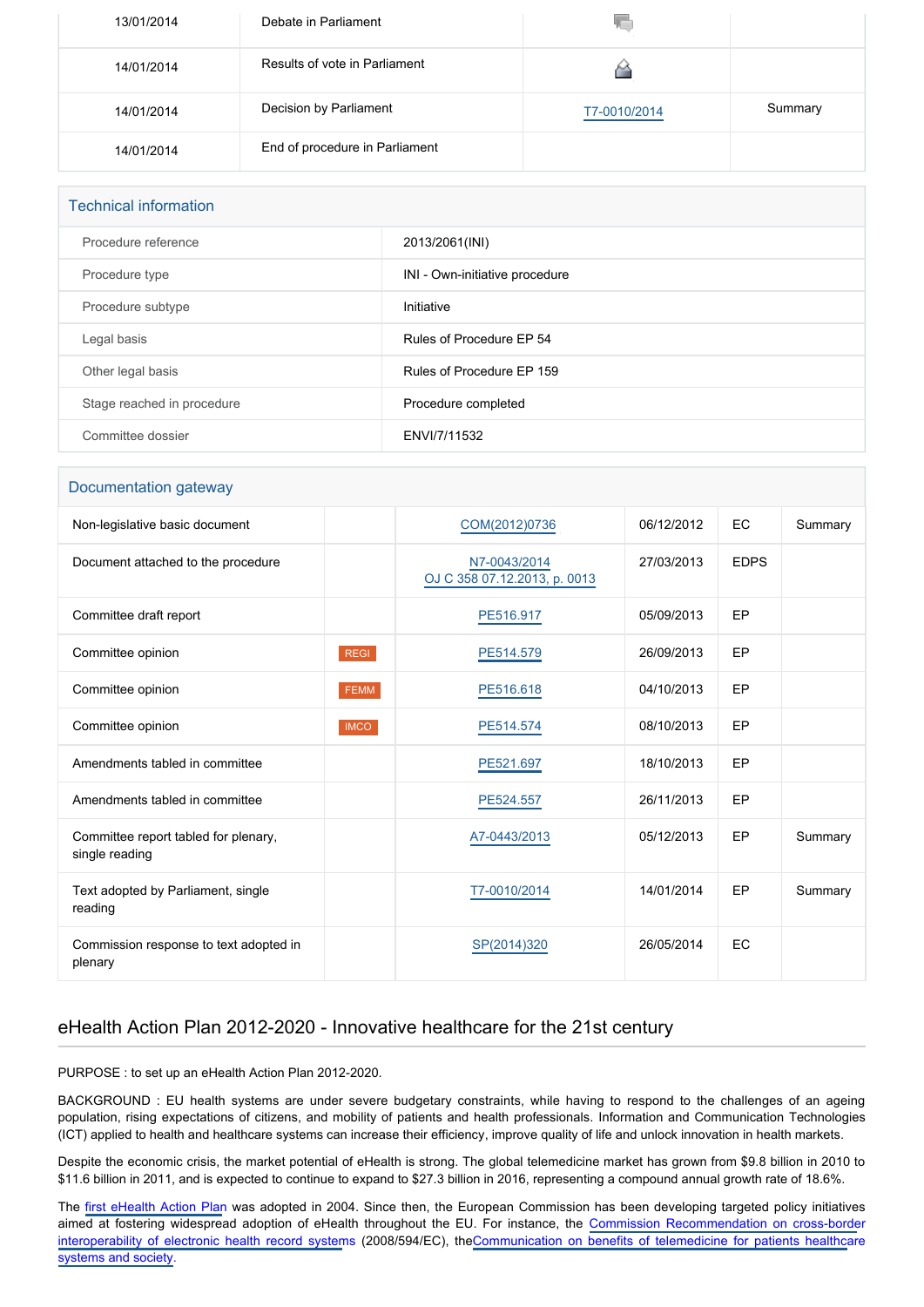The adoption of the [Directive 2011/24/EU](http://www.europarl.europa.eu/oeil/popups/ficheprocedure.do?lang=EN&procnum=COD/2008/0142) on the application of patients' rights in cross-border healthcare establishing the eHealth Network, marked a further step towards formal cooperation on eHealth. The eHealth Network set up by this Directive is the main strategic and governance body at EU level to work towards interoperability of cross-border eHealth services.

Notwithstanding this substantial progress, barriers continue to exist that need to be addressed in order to reap all the benefits from a fully mature and interoperable eHealth system in Europe.

CONTENT : the new eHealth Action Plan outlines the vision for eHealth in Europe, in line with the objectives of the Europe 2020 Strategy and the [Digital Agenda for Europe](http://eur-lex.europa.eu/LexUriServ/LexUriServ.do?uri=COM:2010:0245:FIN:EN:PDF). The vision of this Action Plan is to utilise and develop eHealth to address several of the most pressing health and health systems challenges of the first half of the 21st century:

- to improve chronic disease and multimorbidity (multiple concurrent disease) management and to strengthen effective prevention and health promotion practices;
- to increase sustainability and efficiency of health systems by unlocking innovation, enhancing patient/citizen-centric care and citizen empowerment and encouraging organisational changes;
- to foster cross-border healthcare, health security, solidarity, universality and equity;
- to improve legal and market conditions for developing eHealth products and services.

The Action Plan addresses the barriers and the following operational objectives:

(1) Achieving wider interoperability of eHealth services : the Commission recognises the need for an eHealth interoperability framework, building on eHealth roadmaps and the general European Interoperability Framework with its four levels of interoperability: legal, organisational, semantic and technical.

(2) Supporting research, development and innovation in eHealth and wellbeing to address the lack of availability of user-friendly tools and services : short-term and mid-term research priorities include health and wellbeing solutions for citizens and health professionals, better quality of care, including of chronic diseases, while increasing citizens autonomy, mobility and safety. Particular attention is paid to the design and usercentricity of mobile technologies and applications. There will be an additional focus on ways of analysing and mining large amounts of data for the benefit of individual citizens, researchers, practitioners, businesses and decision makers. The Commission shall support:

- Public-Private Partnerships and other actions involving research and innovation and translation of knowledge to clinical trials and demonstration projects;
- actions to improve the market conditions for entrepreneurs developing products and services in the fields of eHealth and ICT for wellbeing.

(3) Facilitating uptake and ensuring wider deployment : the Commission will leverage the [Connecting Europe Facility](http://www.europarl.europa.eu/oeil/popups/ficheprocedure.do?lang=EN&procnum=COD/2011/0302) (CEF) and the European Regional Development Fund (ERDF) for the large scale deployment of innovative tools, the replicability of good practices and services for health, ageing and wellbeing, with a particular attention to improving equal access to services.

From 2013, starting with the Competitiveness and Innovation Programme and continuing under [Horizon 2020](http://www.europarl.europa.eu/oeil/popups/ficheprocedure.do?lang=EN&procnum=COD/2011/0401), the Commission will support activities aiming at increasing citizens digital health literacy.

From 2014, sets of common indicators will be made available to measure the added value and benefit of eHealth solutions, based on work funded by the Commission in partnership with

#### stakeholders.

(4) Promoting policy dialogue and international cooperation on eHealth at global level : the Commission shall enhance its work on data collection and benchmarking activities in health care with relevant national and international bodies (WHO, OECD) to include more specific eHealth indicators and assess the impact and economic value of eHealth implementation. It shall promote policy discussions on eHealth at global level to foster interoperability, the use of international standards, develop ICT skills, compare evidence of the effectiveness of eHealth, and promote ecosystems of innovation in eHealth.

The Action Plan emphasises cross-border activities but it should be noted that work done at the EU level has a strong effect at the national level and vice versa. Therefore, the Action Plan encourages national and regional authorities, healthcare and social care professionals, industry, patients, service providers, researchers and EU Institutions to closely work together.

### eHealth Action Plan 2012-2020 - Innovative healthcare for the 21st century

The Committee on the Environment, Public Health and Food Safety adopted the own-initiative report by Pilar AYUSO (EPP, ES) on the eHealth Action Plan 2012-2020 Innovative healthcare for the 21<sup>st</sup> century in response to the Commission Communication on the same issue.

The report stated that equal access to high-quality universal healthcare is recognised as a fundamental right. However, access to a healthcare system is in many cases restricted as a result of either financial or regional constraints. eHealth systems can play an important role in improving these health inequalities.

Article 168 of the Treaty on the Functioning of the European Union stipulates that Union action must complement national policies and be directed towards improving public health. Therefore, Union action in the field of eHealth should consist of helping all competent authorities at local, regional, national or state level to coordinate their efforts at national and cross-border levels and supporting their actions in fields where EU intervention can provide added value.

In this respect, Members welcomed the Commission Communication entitled eHealth Action Plan 2012-2020: Innovative healthcare for the 21st century, which updates the eHealth Action Plan adopted in 2004 by putting in place further actions, especially as regards improving access to health services, reducing health costs and ensuring greater equality among European citizens. They urged the Commission to continue working towards the wholesale adoption of eHealth throughout the EU.

The report also welcomed the Commissions intention to launch a study regarding the legal aspects of eHealth services. It stressed, however, the need to take effective measures concerning reimbursement, liability and data protection. It stressed the need to endorse the wider concept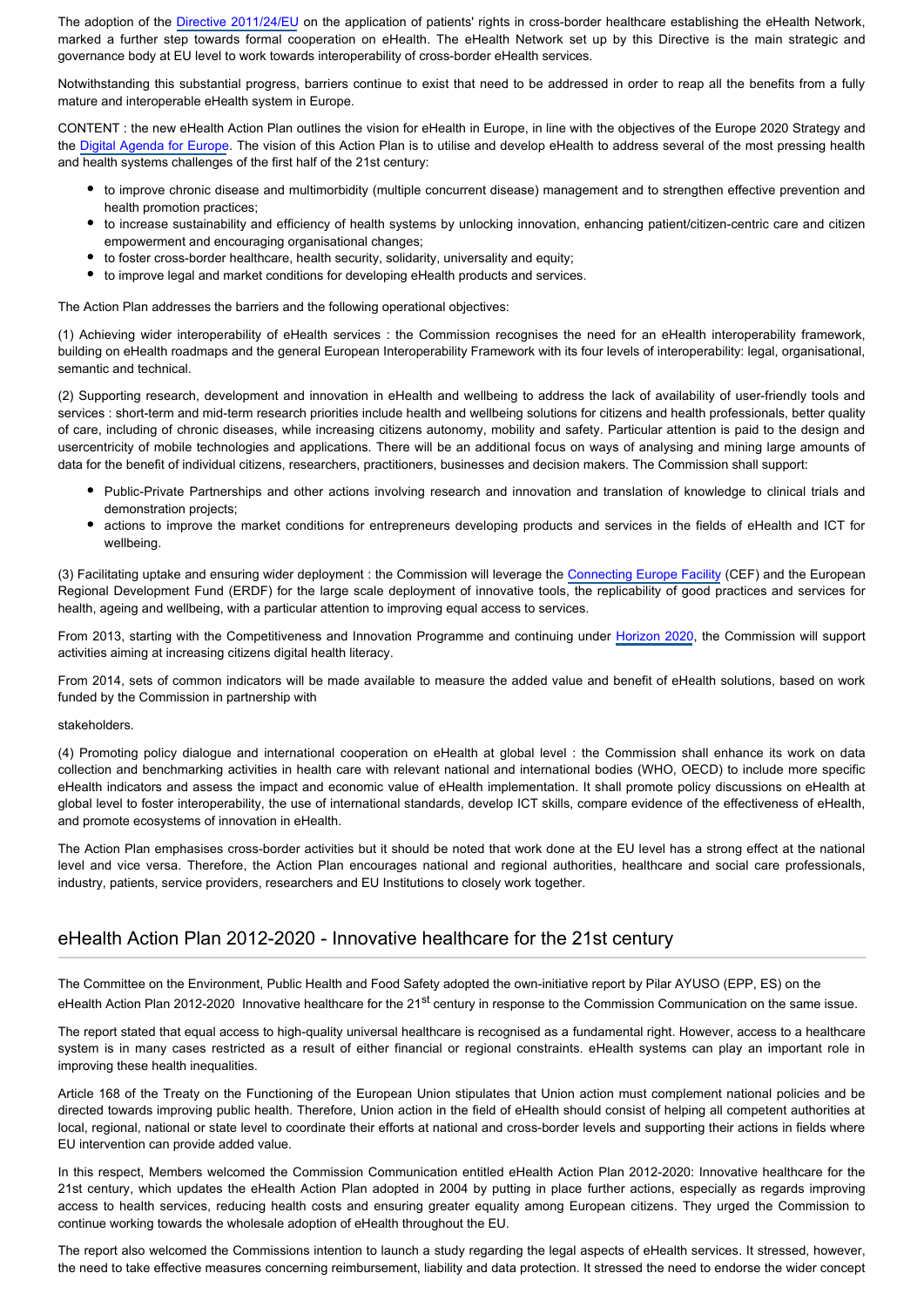of eHealth, and emphasises the importance of strengthening the role of healthcare professionals such as doctors, pharmacists and nurses, as well as of patients and patient organisations, in the implementation and development of the eHealth Action Plan, keeping in mind that patients should have the possibility of viewing, using and consulting information concerning their health.

The Commission and the Member States were called upon to play a major part in bringing different stakeholders together in order to share experience and best practices and to focus in particular on its central role in supporting the sharing of best practices on rare diseases.

Accessibility: the report emphasised that eHealth applications must be accessible to everyone and that, when developing any product or software application, accessibility should be a mandatory condition, in order to prevent any inequality with regard to access. It recommended that the necessary steps be taken to close the digital gap between the different regions of the Member States. Equal access should be ensure for women to the field of eHealth, not only as patients but also as caregivers (professional or not), ICT specialists and policymakers. The Commission and the Member States are also called upon to:

- pay particular attention to digital literacy and to technical training for women, especially elderly women, in order to ensure that eHealth tools, especially telemedicine, are genuinely effective and accessible for the whole population;
- provide the economic, human and material resources necessary to ensure that access to and use of eHealth services will not add to the territorial inequalities already affecting access to existing ICT services;
- develop new eHealth tools that are accessible to and user-friendly for the elderly and for persons with disabilities;
- bring forward guidelines and legislative proposals to fill the legal gaps that currently exist, in particular in the field of responsibilities and liability, and to ensure effective implementation of the eHealth system across the EU;
- establish a platform for collaboration in research between patients, academia, industry and professionals in order to ensure the delivery of an effective and all-inclusive eHealth policy;
- proceed with guidelines and legislation on the legal and data protection considerations relating to eHealth, in particular legislation enabling secure sharing, processing and analysis of data, in order to balance data protection with data access;
- develop data standards for collecting, sharing and reporting on cross-border, health-related issues;
- continue their efforts to implement Article 14 of Directive 2011/24/EU on the application of patients rights in cross-border healthcare, which is aimed at establishing an eHealth network;
- ensure the technical standardisation and interoperability of ICT enabled solutions and of data exchange at all levels of European healthcare systems, while developing guidelines for the EU-wide interoperability of these systems;
- ensure good governance of operations related to health information on the internet;
- run eHealth awareness and IT literacy training campaigns (taking into account social and territorial inequalities) aimed at overcoming the lack of knowledge and trust among patients, the general public and healthcare professionals.

Members considered the proposed cuts to the Connecting Europe facility for broadband and digital services deeply regrettable. They hoped that financing for this area under Horizon 2020 will be maintained.

The Commission is urged to come forward with a mHealth action plan for mobile devices, which should include guidelines on market surveillance of mHealth apps in order to ensure data protection and the reliability of the provided health information, as well as to guarantee that these apps are developed under appropriate medical scrutiny.

It is also urged to dedicate resources within future research and development framework programmes to eHealth.

Lastly, Members called on the Commission to publish every other year a progress review as regards the implementation of the eHealth Action Plan in the individual Member States, showing how this tool has been modified in innovative ways to provide citizens with high-quality and efficient healthcare systems, and, in the light of this, to set effective indicators at national and Union levels to measure the progress and impact of the actions planned, paying particular attention to potential discrimination or to access inequalities that could affect consumers and patients.

## eHealth Action Plan 2012-2020 - Innovative healthcare for the 21st century

The European Parliament adopted a resolution on the eHealth Action Plan 2012-2020 Innovative healthcare for the 21st century in response to the Commission Communication on the same issue. Parliament noted that equal access to high-quality universal healthcare is recognised as a fundamental right, but that access to a healthcare system is in many cases restricted as a result of either financial or regional constraints. eHealth systems can play an important role in improving these health inequalities. It also stressed the gender aspects of eHealth in the resolution and asked the Commission and the Member States to ensure equal access for women to the field of eHealth, not only as patients but also as caregivers (professional or not), ICT specialists and policymakers, highlighting the fact that women were involved at all levels of the health sector throughout their lives.

Parliament stated that Union action in the field of eHealth, based on Article 168 TFEU, should consist of helping all competent authorities at local, regional, national or state level to coordinate their efforts at national and cross-border levels and supporting their actions in fields where EU intervention can provide added value.

In this respect, Members welcomed the Commission Communication entitled eHealth Action Plan 2012-2020: Innovative healthcare for the 21st century, which updates the eHealth Action Plan adopted in 2004 by putting in place further actions, especially as regards improving access to health services, reducing health costs and ensuring greater equality among European citizens. They urged the Commission to continue working towards the wholesale adoption of eHealth throughout the EU.

Parliament also welcomed the Commissions intention to launch a study regarding the legal aspects of eHealth services. It stressed, however, the need to take effective measures concerning reimbursement, liability and data protection. It emphasised the importance of strengthening the role of healthcare professionals such as doctors, pharmacists and nurses, as well as of patients and patient organisations, in the implementation and development of the eHealth Action Plan, keeping in mind that patients should have the possibility of viewing, using and consulting information concerning their health.

The Commission and the Member States were called upon to play a major part in bringing different stakeholders together in order to share experience and best practices and to focus in particular on its central role in supporting the sharing of best practices on rare diseases.

Accessibility: Parliament emphasised that eHealth applications must be accessible to everyone and that, when developing any product or software application, accessibility should be a mandatory condition, in order to prevent any inequality with regard to access. It recommended